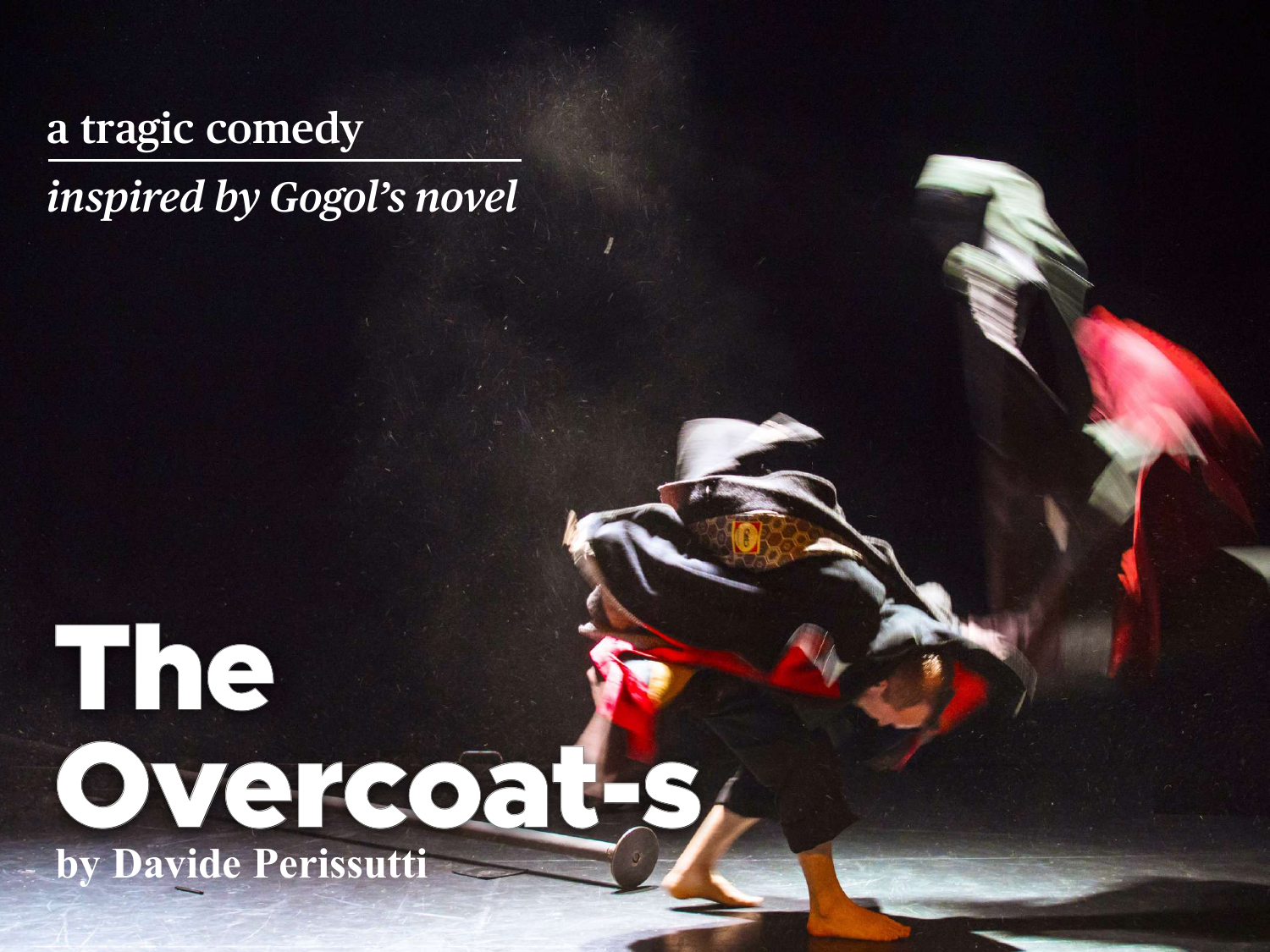## **About**

THE ONDEREN IS A reflection inspired by the<br>homonymous story by the Russian writer Gotal<br>Akakj Akakjevich is a tiny cog in the enormo homonymous story by the Russian writer Gogol. Akakj Akakjevich is a tiny cog in the enormous bureaucratic machine that oppresses entire social classes in late 19th century Petersburg. Bureaucracy is made up of tons of paper: rules, regulations, laws, other rules that explain previous rules and then paper, lots of paper, all signed or to be signed. Then there is the diabolical accountability system, an excellent mechanism for transforming all this into an authoritarian government. This is how Akakj dies, crushed under the weight of a bureaucratic system formally intended to protect him, only capable of condemning him to death. The artistic research begins inside the pages of the Russian novel and continues imagining the protagonist beyond the end of the story: now he is a ghost and he can carry out his little revenge by stealing as many coats as he wants from all the high officials who buried him instead of helping him. The result is a performance dedicated to bureaucracy, the intent of which is to tell how the little man feels in the face of the insurmountable effort to

understand why human beings must continue to accumulate so many laws that they become paralyzed. This is exactly what happens on stage, a progressive and tragic paralysis that turns into a comedy, a "teatro dell'assurdo" show. The atmosphere brought on stage is "Russia". The characteristics of the setting are taken from '800 Russian writers. However this atmosphere is progressively mixed with Bekkettian style mechanisms, whose absurdity is merged with physical images and gags that belong to fantasy worlds. It is initially a theatrical research, because the dramaturgical intent and the author's purpose are very clear: to stage the paralyzing effects of a complex bureaucratic system; from a dramaturgical point of view, however, the path taken is not simply theatrical. The artistic research method is based on the figure of the clown and the fool, as well as on the circus techniques of research on detailed movements. In fact it is the movement that guides the action on stage and not the story of the character, as normally happens with written text.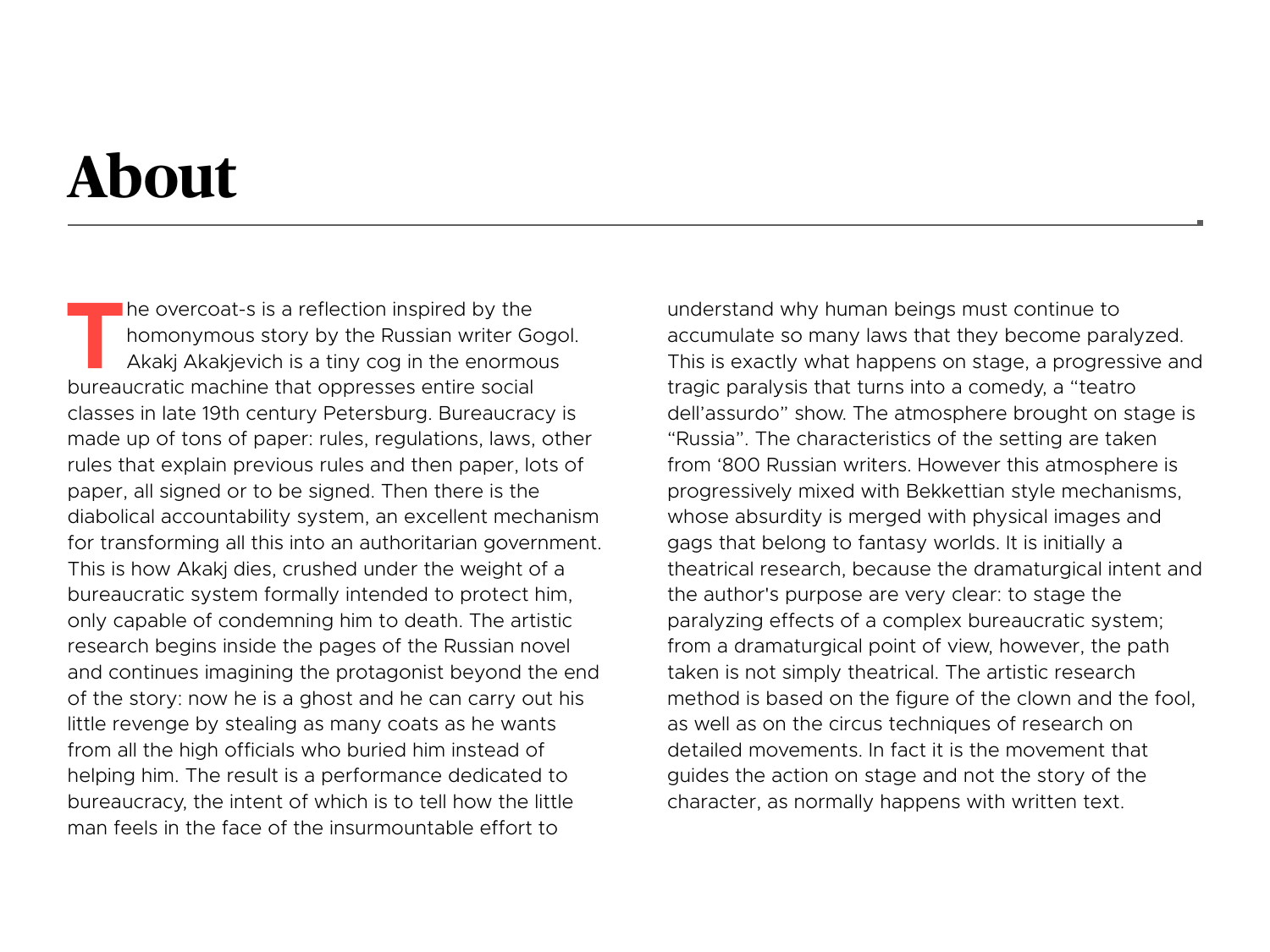#### **OBJECTIVES OF THE PERFORMANCE**

#### **The aim of the project is comic, but also…**

It aims to convey an emotion that everyone has felt at least once in his life. It is not anguish, it is not even anger. The bureaucrats lack of concern towards those who arrive with a problem at the counter generates an emotion that is not well defined. Perhaps it is a mixture of helplessness and anger, with a hint of envy for that official who seems to have reached something like a "stoic imperturbability". In the face of his imperturbability you can adopt any strategy, you can throw yourself on the ground and tear your clothes, but he will remain impassive within his own bureaucratic securities. It is something profoundly tragic and yet decidedly comic. Generating tragedy on stage to turn it into comedy is another goal of this work that mainly uses physical theater.

The show is silent, there is no theatrical dramaturgy, the tragedy is composed starting from the actions that occur and these find their genesis during the increasing absurdity in which the subject on stage finds himself. There is no intelligible ending; this is not the goal of the artistic project.

The critic of the bureaucratic system is not explicit; it is rather an exploration inside the folds of the system to understand its absurdities and transmit those emotions that we hardly analyze when we find ourselves in front of the counter, with the bureaucrat who begins to list a number of laws, pages of signatures... , "considering that, in order to…" and then he sends you to another official, to another floor, to another counter where his colleague once again starts the exact same litany.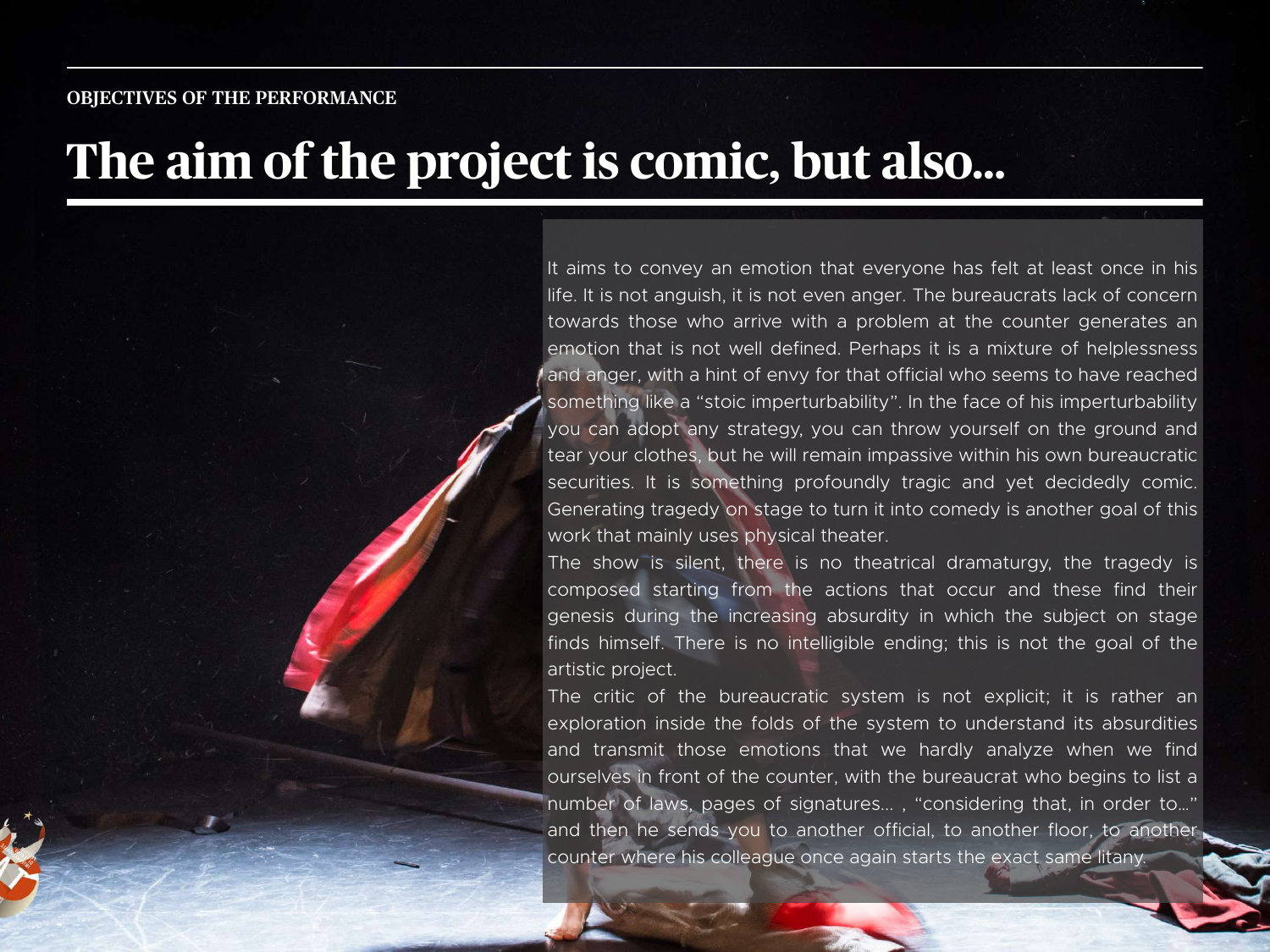#### **Intent and artistic research**

Laws meant to understand other laws, rules generated to solve the problems generated by other rules, articles, decrees, contracts and policies, all to guarantee a security that in fact no one has. Starting from the terrible fire that burned down my home at the beginning of 2021 I decided to take over this project - originally born in 2016 - in a completely different form. At the time it was a circus show with three people on stage. The show was meant to reinterpret the story of the Russian employee designed by Gogol.

On January the 11th in just one afternoon I lost my home, clothes, many memories, diaries and notes from my life. The tragedy that followed the tragedy is the monstrous world of policies, insurance experts, banks and all those lawyers, officials, directors, people paid for not being people but cynical machines that evaluate human tragedies with the same cold mind with which it is calculated an algebraic sum. Their hideous worlds have suddenly plunged into my world. It was at this precise moment that I thoroughly understood the lines I had read a few years earlier. Somehow I became Akakij Akakievich and I realized how his real tragedy is not the theft of his coat but his struggling against the intangible and fully pervasive power of bureaucracy.

The idea of a solo was born: artistic research, movement on stage and comedy are meant to tell the audience this precise stratification of emotions that accompany the little man as he fights with all his might the monstrosities that we the humans have built in order to live more safely.

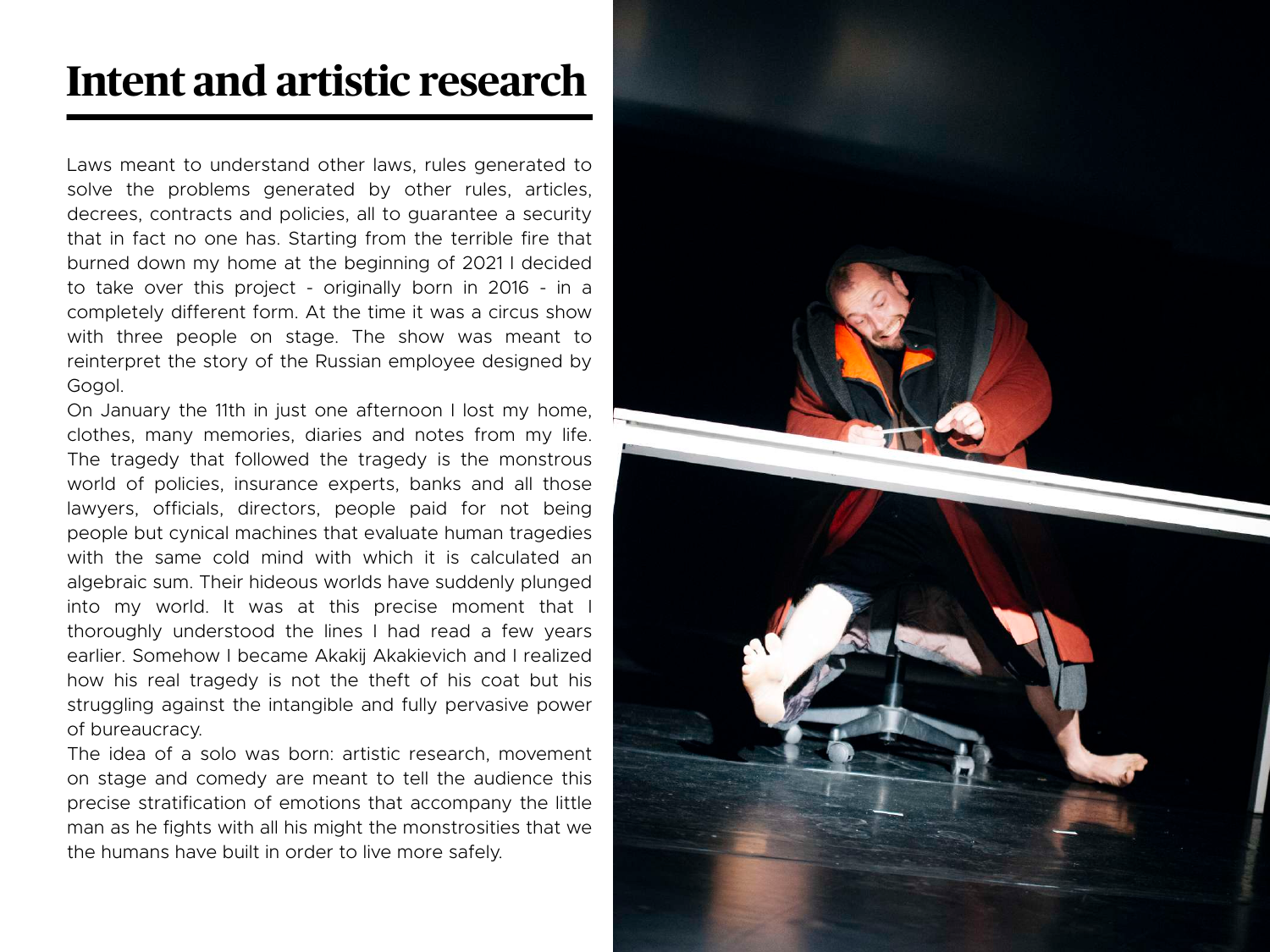### **Creation path**

- September 2021 creation with "Helikos International School of Physical Theatre" - "Greenhouse of Fools" project;
- December 2021 residence at "Circo all'inCirca" with performance presentation;
- January/February 2022 building props and scene designs;
- March/April 2022 research with new objects and creation of 10 more minutes;
- May 2022 residency devising the show;
- June/August 2022 work in progress presentations

#### **Solo… but not alone**

Collaboration with:

- Giovanni Fusetti, physical theatre coach and devising of the show.
- -I r e n e Giacomello, dance and choreography and character building.
- Marco Floran for musics/sound and character building.
- Frankie, building props and scene designs.



- -Bartolomeo Rossi, pictures and videos.
- -Circo all'inCirca crew for organization and production of the performance.

#### **Currently seeking…**

Residency and presentation stages; donors, productors and co-productors; a tailor; feedbacks from different audiences; lights and music designer.